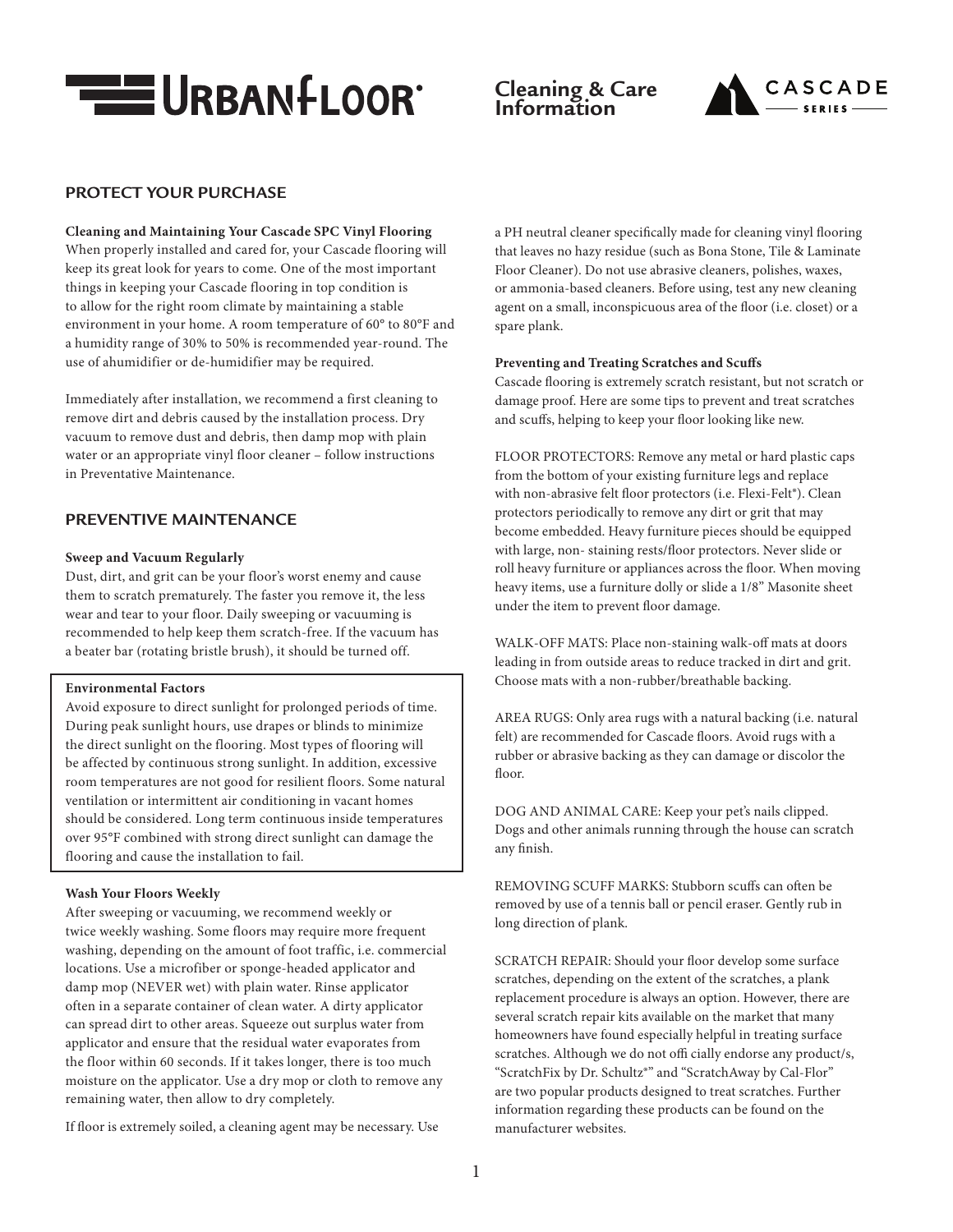# **DOS AND DONTS**

### **DOs**

- Sweep, dust mop, or vacuum the floor regularly. Use a vacuum designed for hard surfaces. If vacuum has a beater bar (rotating bristle brush) it should be disengaged before use.
- Immediately wipe up liquid spills with cloth or paper towels.
- Maintain with the appropriate floor cleaner.
- Use felt protectors or furniture coasters under heavy furniture.
- Close curtains or blinds to limit direct sun exposure.
- Maintain room temperature (60° to 80°F) year-round.
- Maintain relative humidity in room/building between 30% to 50% year-round.
- In areas with icy or snowy winters, extra protection against salt and grit may be needed.
- Place mats and throw rugs at doorways, exteriors and interiors to help prevent the tracking of grit, dirt and sand.
- Remember that cleats, sport shoes and high heels can dent any floor surface.
- Place an area rug in front of the kitchen sink to catch water.

### **DONTs**

- Use abrasive cleaners.
- Drag sharp wooden legs or metal furniture legs as these can scratch/dent your flooring.
- Expose to direct sunlight for extended periods of time as it may discolor and damage your floor.
- Place porous flower pots or vases directly on the floor.
- Use steel wool our other scourers.
- Slide or roll heavy furniture or appliances across the floor without protecting it with 1/8" Masonite sheet or using a furniture dolly under the item.
- Use caster-wheeled chairs. Caster wheels are not recommended as, over time, they can damage your SPC floor.

# **SPOT AND STAIN CLEANING**

Although Cascade flooring has an extremely durable and hard wearing top coat, staining and discoloration can still occur from accidental spills of acidic liquids or other harsh substances. Should this happen, attempt to clean the area with a damp mop as soon as possible. For tougher spots, try putting a few drops of dish washing liquid or hair shampoo in a bucket of warm water and clean the area with a damp mop or clean cloth. Rinse area with clean water.

Food stains, including mustard, ketchup, tomato sauce, etc. can often be removed by making a paste of baking soda and water. Gently rub the stain with the paste until it is clean. Rinse area with clean water and then allow to dry.

Isopropyl rubbing alcohol or mineral spirits can be helpful in removing more stubborn stains caused by paint, marker pens, crayons, lipstick, hair dyes, etc. Apply sparingly onto a clean cloth and rub gently onto the area. Do NOT pour liquid directly onto the floor. When finished, clean area with the appropriate floor cleaner to remove residue.

As with any new cleaning product, before using, test product on a spare plank or inconspicuous area of the floor (i.e. closet).

# **GENERAL CARE AND MAINTENANCE TIPS**

### **Dog & Animal Care**

Keep nails clipped. Dogs running through the house can scratch any finish. Put down a mat to stand between your pet's water dish and your Cascade floor.

### **Area Rug Backings**

Only rugs with a natural backing (i.e. felt) are safe for vinyl floors. Avoid rugs with a rubber or abrasive backing, as these can damage or discolor a floor.

#### **Floor Protectors**

Non-abrasive, felt-backed products are best. Rubber or hard plastic products can scratch and discolor your floor.

#### **Removing Scuff Marks**

If scuffs cannot be removed using a damp rag, stubborn scuffs can often be removed by using a tennis ball or pencil eraser. Gently rub in the long direction of the plank.

#### **Floor Cleaning**

During the cleaning process, rinse applicator often in a separate pail of clean water. A dirty applicator can spread dirt to other areas, causing streaks and haziness. Remember: use a damp (never wet) applicator. Squeeze out surplus water and ensure that the residual water evaporates from the floor within one minute. If it takes longer, there is too much moisture on the applicator.

Use the right cleaner. Do not use soap-based detergents or abrasive cleaners. Use cleaners recommended for vinyl flooring (such as Bona Stone, Tile & Laminate Floor Cleaner). Avoid scrubbing your floor. Use a soft-headed mop or cloth. Never use abrasive scrubbers or steel wool.

### **Protect the Floor's Surface**

Do not use 'ball' type castors directly on your floor as they can damage the surface. High heeled shoes with damaged heels can scratch and damage your floor. When moving heavy items, such as appliances, slide a 1/8" Masonite sheet under the heavy objects to prevent floor damage.

#### **Flooding**

If your floor has been exposed to excessive amounts of water due to flooding, the Cascade SPC plank surface is waterproof. Simply remove the water as quickly as possible. A dehumidifier should be promptly turned on in the room to reduce the moisture levels back to normal. Do not dry the room below the normal moisture level that existed previously.